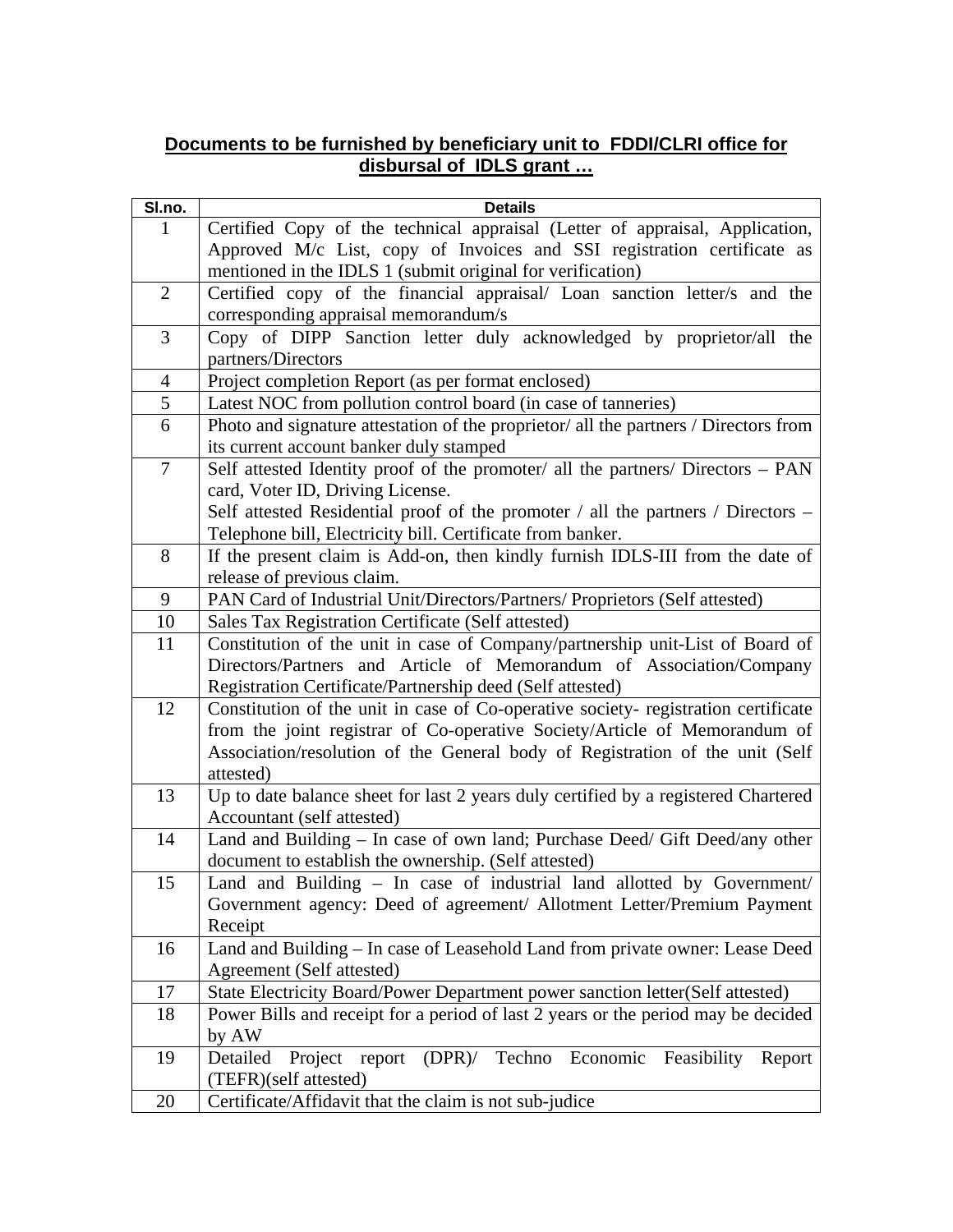| 21 | Whether all transactions in respect of P&M/ project have been made through       |
|----|----------------------------------------------------------------------------------|
|    | A/c payee Cheque/Demand Draft/RTGS etc. No cash payment is to be included        |
|    | in the claim.                                                                    |
| 22 | Further it is said that the PIU should furnish a list of Plant & Machinery found |
|    | eligible for assistance as per the list approved by the Steering Committee and   |
|    | referencing accordingly for ease of scrutiny. A certificate/affidavit should be  |
|    | obtained from the unit that it has not availed any grant/assistance for Central  |
|    | Government, State Government or any other agency for the same purpose.           |
|    | Terms such as expansion, add-on cases, replacement, etc. are required to be      |
|    | defined properly.                                                                |

# **Specimen certificate/affidavit (sl no 20,21 and 22) is available for download at :**

**http://www.fddiindia.com/services-new/idls\_index.html:**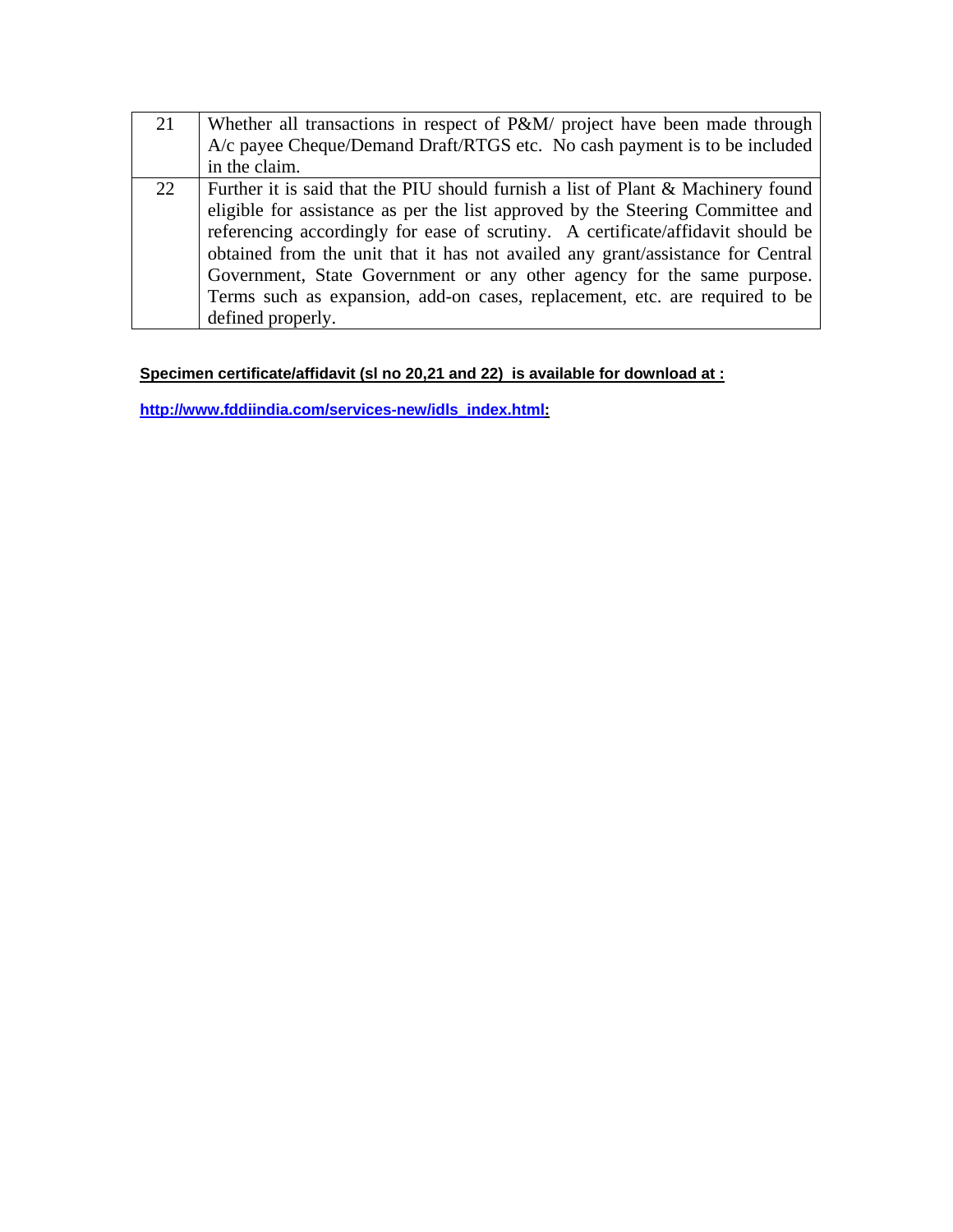### **Annexure**

# **IDLS Project Completion Report**

- 1. Name and office address of the unit
- 2. Location Factory and Address/s as per detail in IDLS form 1
- 3. Product Manufacture
- 4. Date of commencement of commercial production
- 5. PIU registration sanctions order number and date.
- 6. Details of the approved items acquired with invoice number and date
- 7. Cost of individual approved machine machines
- 8. Date of Payment (in full) of each item as per list.
- 9. Amount of Subsidy Sanction

For 6, 7 and 8 an annexure may be enclosed furnishing the detail together

Yours faithfully, (Authorised Signatory) **Stamp**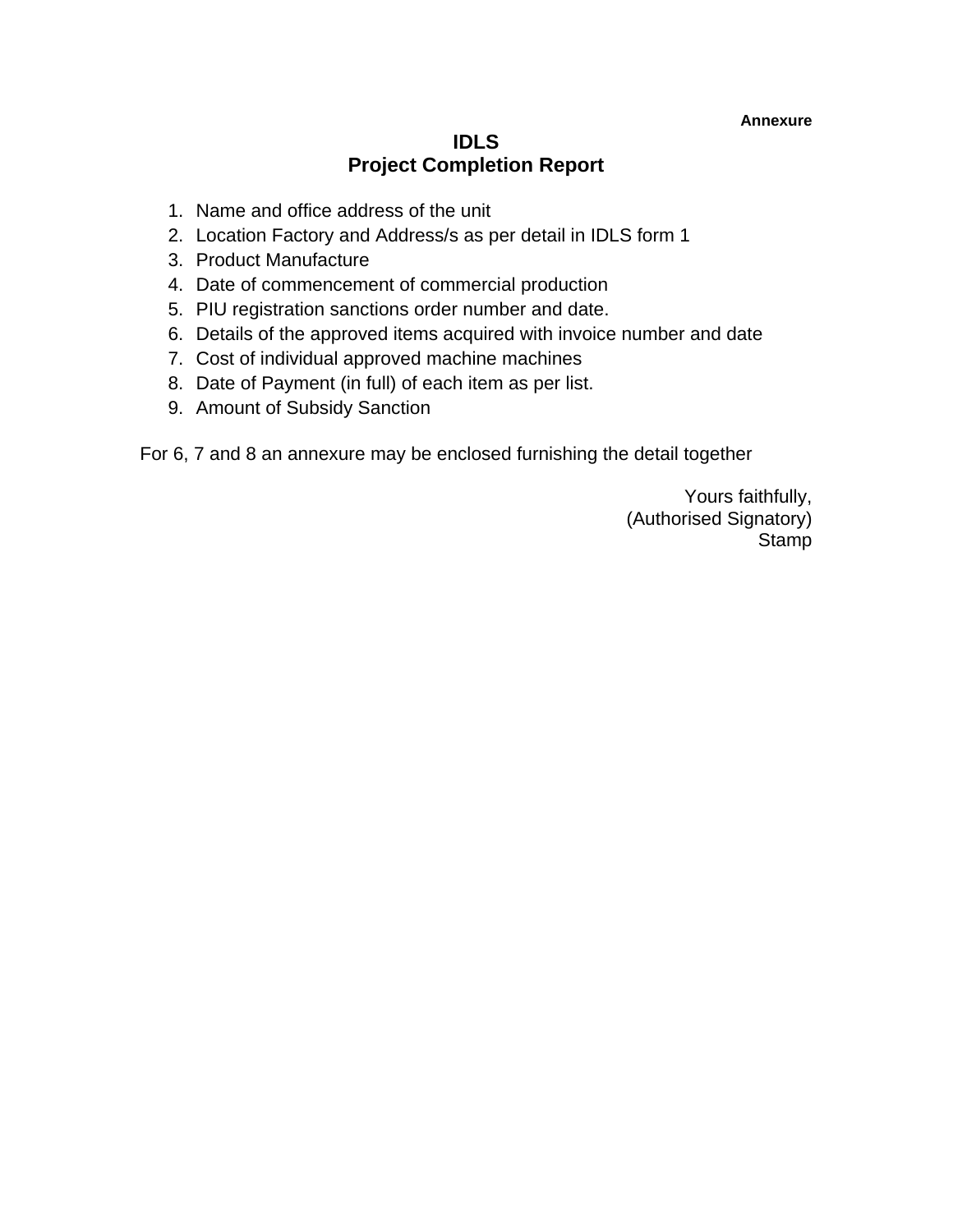### **CERTIFICATE FORMAT FOR SL. NO.20**

*(In the letterhead of the unit)* 

Date:

## **CERTIFICATE**

This has reference to the Sanction Letter No…………………….. dt……………………….. issued by the Dept of Industrial Policy & Promotion, Ministry of Commerce & Industry, Govt of India under which, an amount of Rs. ……………………. has been sanctioned to our unit as Investment Grant under the Integrated Development of Leather Sector (IDLS) Scheme under ILDP.

This is to certify that the aforementioned proposal of Modernisation/Technology Upgradation/ Expansion of Production Capacities in our unit, is not fraught in any legal issues and the claim of investment grant is not subjudice in any court of law.

Signature : Name of the Authorised signatory : Designation : Company Seal :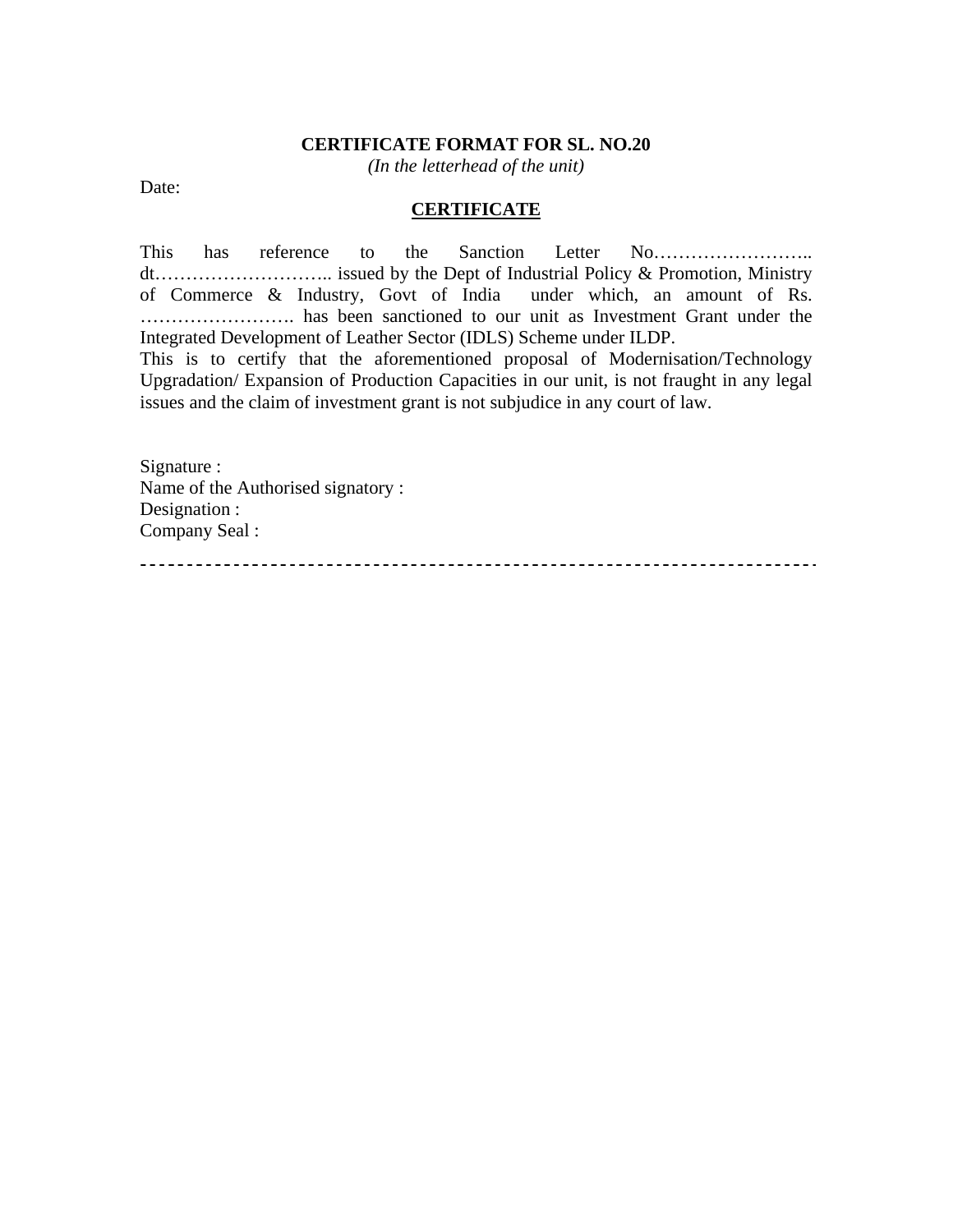### **CERTIFICATE FORMAT FOR SL. NO.21**

*(In the letterhead of the unit)* 

*Date:*  **CERTIFICATE**

This has reference to the Sanction Letter No…………………….. dt……………………….. issued by the Dept of Industrial Policy & Promotion, Ministry of Commerce & Industry, Govt of India under which, an amount of Rs. ……………………. has been sanctioned to our unit as Investment Grant under the Integrated Development of Leather Sector (IDLS) Scheme under ILDP.

This is to certify that all the transactions in the aforementioned proposal of Modernisation/Technology Upgradation/ Expansion of Production Capacities in our unit, have been made through A/c payee Cheque/Demand Draft/RTGS etc. No cash payment is to be included in the claim.

Signature : Name of the Authorised signatory : Designation : Company Seal :

\*\*\*\*\*\*\*\*\*\*\*\*\*\*\*